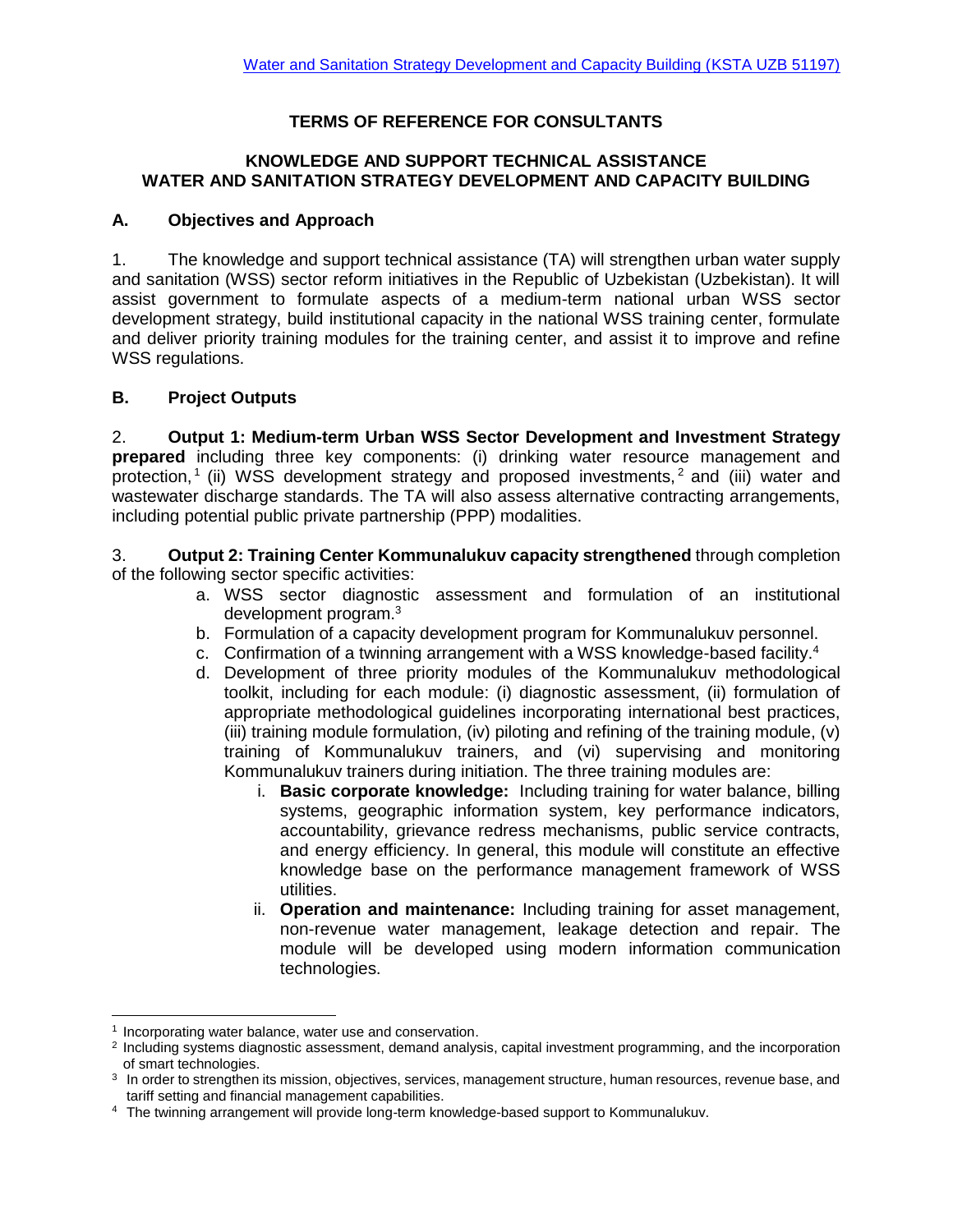- iii. **Financial management and billing systems:** Including training for automated accounting systems based on government standards.
- e. International training tours.<sup>5</sup>
- f. Improvement of training facilities.<sup>6</sup>

4. **Output 3: WSS regulatory framework improved** by assisting Kommunalukuv to review and refine DCM 306 and other regulations based on recent sector findings and emerging developments.

## **D. Consultant Team and Tasks**

1. A team of 12 consultants assigned for a total of 46 person-months will complete the TA intermittently over a 30 months period. The consultant team includes:

- (i) Team Leader, Water Supply and Sanitation Sector Expert (international, 6 personmonths, intermittent),
- (ii) WSS Sector Specialist on Institutional and Performance Management (international, 6 person-months, intermittent),
- (iii) Capacity Development and Training Specialist (international, 4 person-months, intermittent),
- (iv) Water Supply Operations and Maintenance Specialist (international, 4 person-months, intermittent),
- (v) GIS Specialist (international, 1 person-months, intermittent),
- (vi) Utility Human Resources Management Specialist (international, 2 person-months, intermittent),
- (vii) Financial Management Specialist (international, 2 person-months, intermittent),
- (viii) Deputy Team Leader, Water Supply and Sanitation Sector Expert (national, 12 person-months, intermittent),
- (ix) Water Supply and Sanitation Sector Regulatory Framework Specialist (national, 3 person-months, intermittent),
- (x) Capacity Development and Training Specialist (national, 2 person-months, intermittent),
- (xi) Water Supply Operations and Maintenance Specialist (national, 3 person-months, intermittent),
- (xii) Financial Management Specialist (national, 1 person-months, intermittent).

## **A. Consultants to be engaged under a Consulting Firm using Quality and Cost Based Selection**

2. **Capacity Development and Training Specialist** (international, 4 person-months, intermittent). This specialist will complete the following tasks:

(i) Based on the government's agenda, strategies and objectives in reforming the WSS sector, identify: (a) training needs for the sector in terms of relevant knowledge and skills required by the utilities management and officers to be able to understand and implement the government's reform directives; and (b) training resources available for serving such needs;

 <sup>5</sup> Including tours of established WSS entities in the People's Republic of China, and possibly the United Kingdom, France or Germany.

<sup>&</sup>lt;sup>6</sup> Including computers and office equipment, furnitures, and fixtures.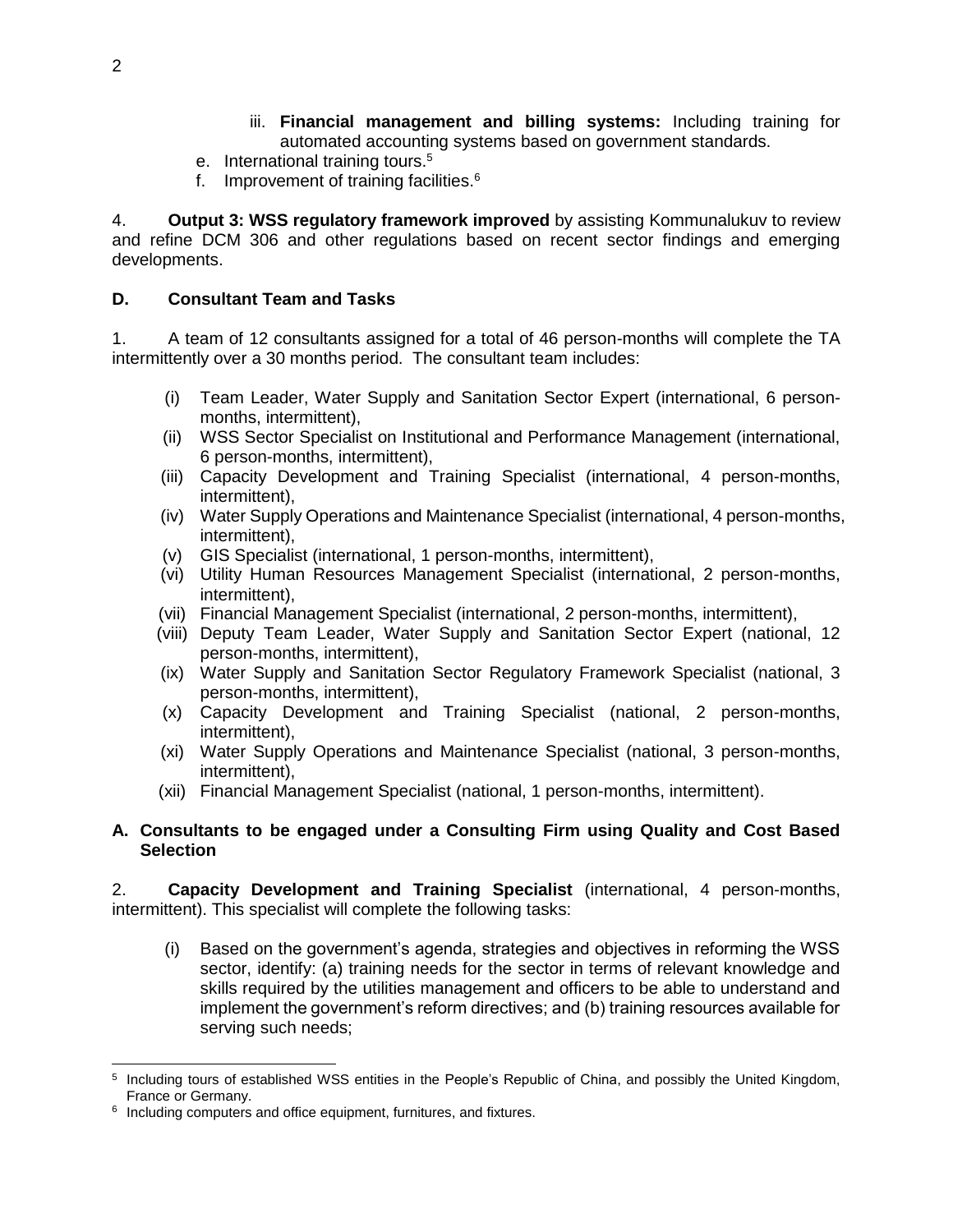- (ii) Formulate a capacity development program and an action plan for Kommunalukuv personnel, including:
	- i. The list and scope of training modules to be introduced to the training center's assortment;
	- ii. List of training center's current modules to be modernized and substantively revised;
	- iii. Scope and budget for enhancement of facilities and equipment base of the center;
	- iv. Measures for improved financial management and sustainability;
	- v. Measures for improved human resources management;
	- vi. Plans for preparation of the new or substantively improved training modules;
	- vii. Plans for training of trainers on the new or improved training modules;
	- viii. Plans for improvements in training methods and approaches, including plans for adopting systematic evaluation of efficacy and impact of conducted training sessions;
	- ix. Plans for supervising the initial set of trainings conducted by the trainers;
	- x. Plans for enhanced effective cooperation with relevant international organizations, including envisioned twinning arrangements and international study tours;
	- xi. Other measures needed for improved efficacy and sustainability of operations of the center;
- (iii) Lead in the development and implementation of three priority modules of the Kommunalukuv methodological toolkit, including for each module: (i) diagnostic assessment, (ii) formulation of appropriate methodological guidelines incorporating international best practices, (iii) training module formulation, (iv) piloting and refining of the training module, (v) training of Kommunalukuv trainers, and (vi) supervising and monitoring Kommunalukuv trainers during initiation. The three training modules are:
	- i. Basic corporate knowledge: Including training for water balance, billing systems, geographic information system, key performance indicators, accountability, grievance redress mechanisms, public service contracts, and energy efficiency as well as a public awareness campaign and training on water conservation and hygiene. In general, this module will constitute an effective knowledge base on the performance management framework of WSS utilities.
	- ii. Operation and maintenance: Including training for asset management, nonrevenue water management, leakage detection and repair. The module will be developed using modern information communication technologies.
	- iii. Financial management and billing systems: Including training for automated accounting systems based on government standards.
- (iv) Present information, materials and other knowledge products on professional training and certification in international best practices;
- (v) Assist "Kommunalukuv" to establish a twinning arrangement with an appropriate international knowledge-based facility, and an undertake overseas training tour for selected Kommunalukuv personnel and key staff of provincial suvokovas, as well as senior officers of relevant WSS sector regulators;
- (vi) Assist MHCS and "Kommunalukuv" to organize and implement an international training tour to visit relevant WSS utilities overseas, for "Kommunalukuv" personnel and senior personnel of the national level management bodies, with the focus on advanced practices in asset management, billing systems, and PPP;
- (vii) Assist with improvement of the training facilities, including procurement of essential equipment, training materials and licenses.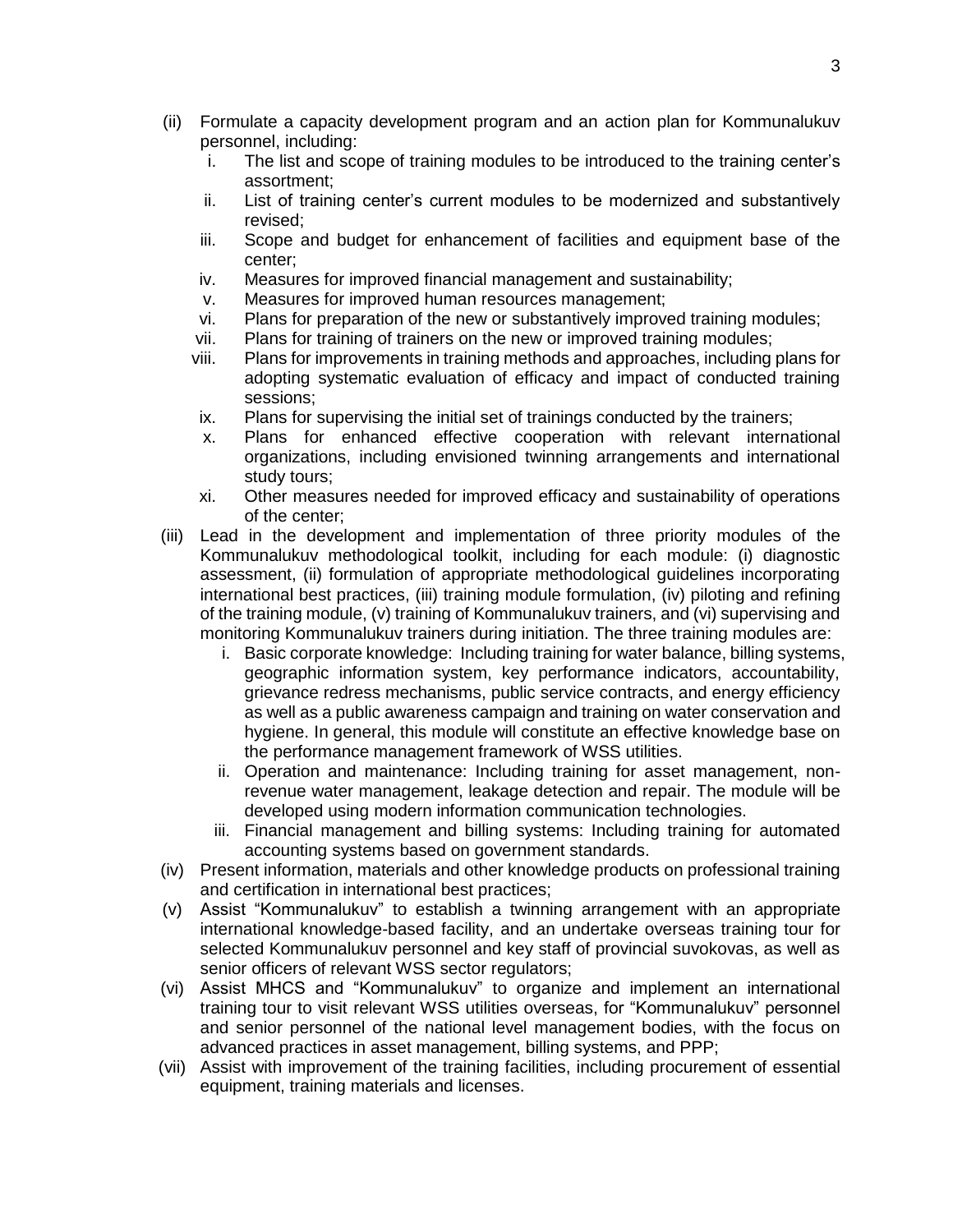- (viii) Assist to organize invitation letters, visas and other related matters for overseas training;
- (ix) Compile related sections for inception, interim and final report;
- (x) Complete other tasks assigned by the Team Leader.

3. The International Capacity Development and Training Specialist is preferred to have the following qualifications and experience: (i) at least a Master's degree, (ii) at least 10 years of experience in training and/or capacity development in the water supply and sanitation sector, (iii) a proven track record as an expert on ADB or other international assignments, (iv) demonstrated ability to work congenially and productively with a consultant team, counterparts, and other project stakeholders, (v) fluency in written and spoken English, (vi) the ability to deliver high quality written outputs.

4. **Water Supply Operations and Maintenance (O&M) Specialist** (international, 4 personmonths, intermittent). This specialist will complete the following tasks:

- (i) Review the operating processes and procedures of several provincial level utilities, including their operating regimes and protocols of operations.
- (ii) Review and summarize international experiences on 1) water supply process design, 2) water supply facility O&M, such as institutional arrangements, performance management systems, asset management and critical O&M techniques, 3) Non-Revenue Water (NRW) management including water balance, leakage detection and repairing technologies; and 4) increasing energy efficiency in water supply systems, operations and facilities.
- (iii) Based on the national situation, prepare the following training and other materials; 1) an O&M handbook for water utility's equipment, facility, and network zone based on international and national best practices. 2) energy conservation and effectiveness improvements; 3) water supply process and drinking water safety standards; and 4) NRW reduction, leakage detection and control, and water balance.
- (iv) Train the trainers of "Kommunalukuv", MHCS officers and selected executives of water utilities in preparation of the above topics.
- (v) Advise and train on optimization and orderly organization of work of Repair and Maintenance Crews (RMC);
- (vi) Compile related sections for inception, interim and final report;
- (vii) Complete other tasks assigned by the Team Leader.

5. The International Water Supply Operations and Maintenance specialist is preferred to have the following qualifications and experience: (i) at least a Master's degree in water supply engineering or related discipline, (ii) at least 15 years of related international project experience in water supply and sanitation, (iv) at least 5 years of experience of consulting on O&M optimization, (v) experience on ADB and/or other international assignments is preferred, (vi) demonstrated ability to work congenially and productively with a consultant team, counterparts, and other project stakeholders, (vii) fluency in written and spoken English, (viii) the ability to deliver high quality written outputs.

6. **GIS Specialist** (international, 1 person-months, intermittent). This specialist will complete the following tasks:

(i) Review and summarize international experiences and domestic practices on application of Geographic Information Systems (GIS) in the water supply and sanitation sector;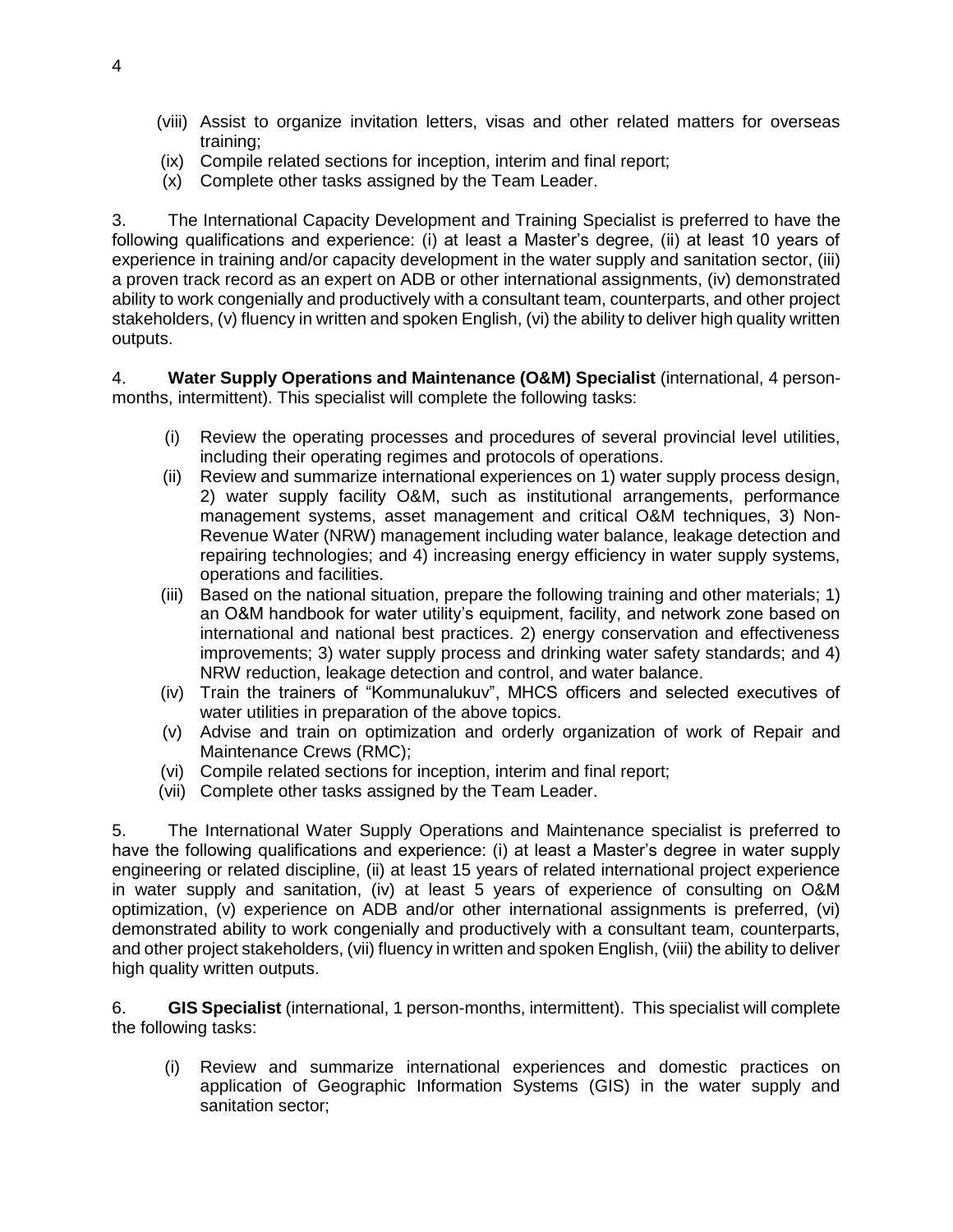- (ii) Based on the national situation, prepare training materials on GIS applications in asset management, accident management, leakage detection and control, water quantity analysis, etc.;
- (iii) Conduct training sessions.
- (iv) Compile related sections for inception, interim and final report.
- (v) Complete other tasks assigned by the Team Leader.

7. The GIS Specialist is preferred to have the following qualifications and experience: (i) at least a Master's degree, (ii) at least 10 years of related international project experience in GIS applications in the water supply and sanitation sector, (iii) at least 5 years of related international project experience in GIS in water supply and sanitation sector, (v) demonstrated ability to work congenially and productively with a consultant team, counterparts, and other project stakeholders, (vi) fluency in written and spoken English, (vii) the ability to deliver high quality written outputs.

8. **Utility Human Resources Management Specialist** (international, 2 person-months, intermittent). This specialist will complete the following tasks:

- (i) Based on the government's agenda, strategies and objectives in reforming the WSS sector, identify: (a) overall training needs for the sector in terms of relevant knowledge and skills required by the utilities management and officers to be able to comprehend and implement the government's reform directives; and (b) training resources available for serving such needs;
- (ii) Conduct an institutional diagnostic assessment of "Kommunalukuv" in terms of: (a) its capacity to serve the WSS sector needs and reform agenda; (b) efficacy and sustainability of its operations; (c) relevance and strength of its assortment of training modules; (d) efficacy of methods and tools for evaluating the impacts of training modules; (e) adequacy of facilities and equipment; and (f) areas of required improvements;
- (iii) Prepare training materials on human resource management, performance management of water utilities, corporate governance, internal controls and systems, Management Information Systems, and other managerial aspects of operations, as needed.
- (iv) Introduce an international qualification system and training contents for key technical personnel of water supply facilities, such as laboratorytechnician, water treatment technician, plumber, electrician, equipment maintenance worker, etc.
- (v) Conduct training of trainers of "Kommunalukuv";
- (vi) Compile related sections for inception, interim and final report;
- (vii) Complete other tasks assigned by the Team Leader.

9. The Utility Human Resources Management Specialist is preferred to have the following qualifications and experience: (i) at least a Bachelor's degree, (ii) at least 10 years of related international human resource management experience in the water supply and sanitation sector, (iii) experience on ADB or other international assignments is preferred, (iv) demonstrated ability to work congenially and productively with a consultant team, counterparts, and other project stakeholders, (v) fluency in written and spoken English, (vi) the ability to deliver high quality written outputs.

10. **Financial Management Specialist** (international, 2 person-months, intermittent). This specialist will complete the following tasks: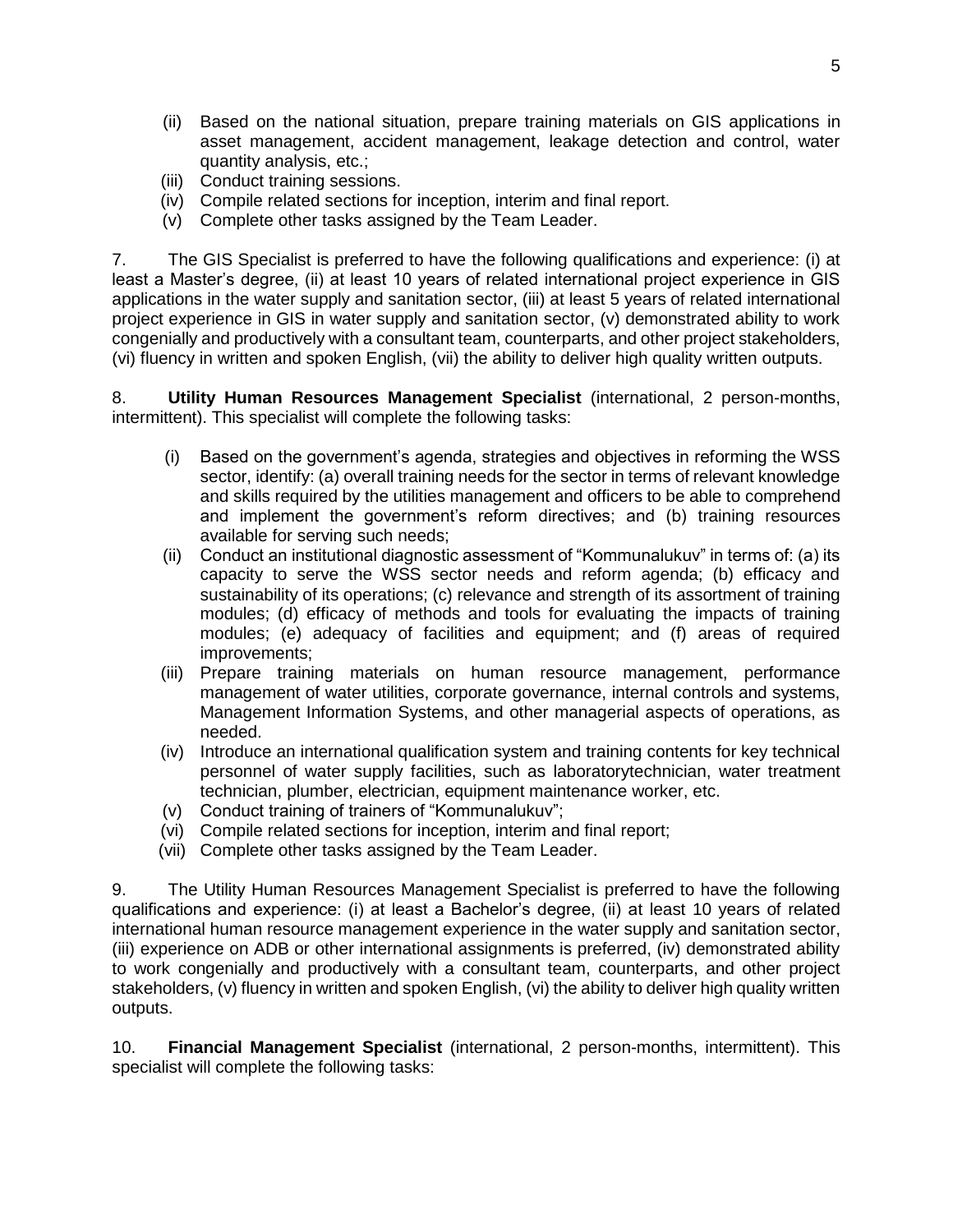- (i) Prepare training materials on: (a) conceptual framework of International Financial Reporting Standards (IFRS); (b) basics of financial management, including financial modeling, budgeting, and plan/fact controls; (c) billing, customer relations and related database management; (d) basics of Management Information Systems in accounting, billing and financial management; (e) basics of internal controls and operational discipline; and (f) other themes as needed.
- (ii) Conduct training of trainers of "Kommunalukuv".
- (iii) Compile related sections for inception, interim and final report.
- (iv) Complete other tasks assigned by the Team Leader.

11. The Financial Management Specialist is preferred to have the following qualifications and experience: (i) at least a Master's degree in accounting, finance or other related discipline, (ii) professional accountancy/finance qualification such as Chartered Accountancy, CPA or equivalent, (iii) at least 15 years of related international project experience in accounting and/or financial management in the water supply and sanitation sector, (iv) experience on ADB and/or other international assignments is preferred, (v) demonstrated ability to work congenially and productively with a consultant team, counterparts, and other project stakeholders, (vi) fluency in written and spoken English, (vii) the ability to deliver high quality written outputs.

12. **Capacity Development and Training Specialist** (national, 2 person-months, intermittent). Working closely with and supporting the international specialist, this specialist will complete the following tasks:

- (i) Based on the government's agenda, strategies and objectives in reforming the WSS sector, identify: (a) training needs for the sector in terms of relevant knowledge and skills required by the utilities management and officers to be able to understand and implement the government's reform directives; and (b) training resources available for serving such needs;
- (ii) Formulate a capacity development program and an action plan for Kommunalukuv personnel, including:
	- xii. The list and scope of training modules to be introduced to the training center's assortment;
	- xiii. List of training center's current modules to be modernized and substantively revised;
	- xiv. Scope and budget for enhancement of facilities and equipment base of the center;
	- xv. Measures for improved financial management and sustainability;
	- xvi. Measures for improved human resources management;
	- xvii. Plans for preparation of the new or substantively improved training modules;
	- xviii. Plans for training of trainers on the new or improved training modules;
	- xix. Plans for improvements in training methods and approaches, including plans for adopting systematic evaluation of efficacy and impact of conducted training sessions;
	- xx. Plans for supervising the initial set of trainings conducted by the trainers;
	- xxi. Plans for enhanced effective cooperation with relevant international organizations, including envisioned twinning arrangements and international study tours;
	- xxii. Other measures needed for improved efficacy and sustainability of operations of the center;
- (iii) Lead in the development and implementation of three priority modules of the Kommunalukuv methodological toolkit, including for each module: (i) diagnostic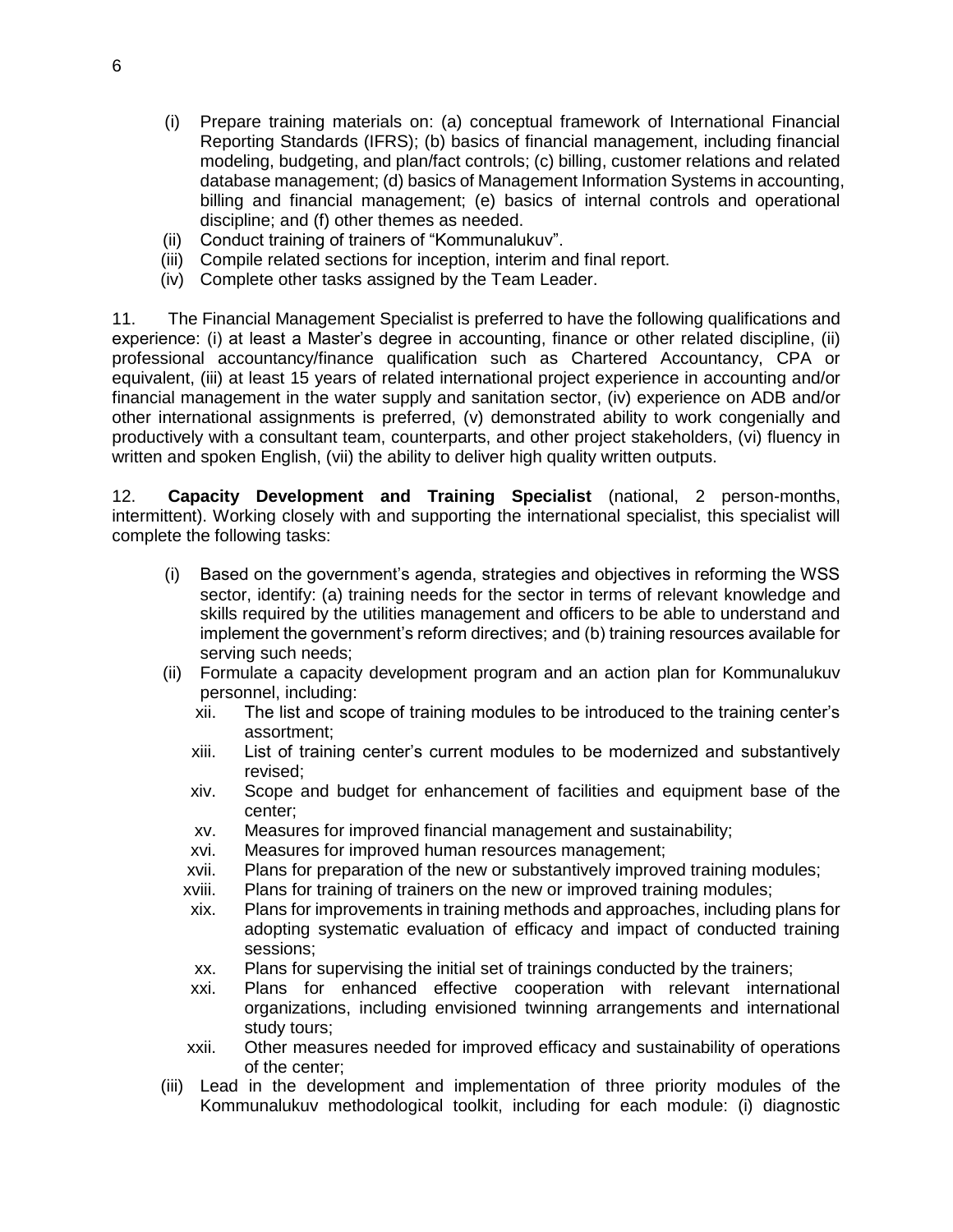assessment, (ii) formulation of appropriate methodological guidelines incorporating international best practices, (iii) training module formulation, (iv) piloting and refining of the training module, (v) training of Kommunalukuv trainers, and (vi) supervising and monitoring Kommunalukuv trainers during initiation. The three training modules are:

- i. Basic corporate knowledge: Including training for water balance, billing systems, geographic information system, key performance indicators, accountability, grievance redress mechanisms, public service contracts, and energy efficiency. In general, this module will constitute an effective knowledge base on the performance management framework of WSS utilities.
- ii. Operation and maintenance: Including training for asset management, nonrevenue water management, leakage detection and repair. The module will be developed using modern information communication technologies.
- iii. Financial management and billing systems: Including training for automated accounting systems based on government standards.
- (iv) Present information, materials and other knowledge products on professional training and certification in international best practices;
- (v) Assist "Kommunalukuv" to establish a twinning arrangement with an appropriate international knowledge-based facility, and an undertake overseas training tour for selected Kommunalukuv personnel and key staff of provincial suvokovas, as well as senior officers of relevant WSS sector regulators;
- (vi) Assist MHCS and "Kommunalukuv" to organize and implement an international training tour to visit relevant WSS utilities overseas, for "Kommunalukuv" personnel and senior personnel of the national level management bodies, with the focus on advanced practices in asset management, billing systems, and PPP;
- (vii) Assist with improvement of the training facilities, including procurement of essential equipment, training materials and licenses.
- (viii) Assist to organize invitation letters, visas and other related matters for overseas training;
- (ix) Compile related sections for inception, interim and final report;
- (x) Complete other tasks assigned by the Team Leader.

13. The Capacity Development and Training Specialist is preferred to have the following qualifications and experience: (i) at least a Master's degree, (ii) at least 10 years of experience in training and/or capacity development, preferably in the water supply and sanitation sector, (iii) a proven track record as an expert on ADB or other assignments is preferred, (iv) demonstrated ability to work congenially and productively with a consultant team, counterparts, and other project stakeholders, (v) fluency in written and spoken English and Russian and/or Uzbek, (vi) the ability to deliver high quality written outputs.

14. **Water Supply Operations and Maintenance Specialist** (national, 3 person-months, intermittent). Together with the international specialist, this specialist will complete the following tasks:

- (i) Review the operating processes and procedures of several provincial level utilities, including their operating regimes and protocols of operations.
- (ii) Prepare training materials on international and domestic experiences of 1) water supply process design, 2) water supply facility O&M, such as institutional arrangements, performance management system, asset management and critical O&M techniques, 3) Non-Revenue Water (NRW) management including water balance, leakage detection and repairing technologies; 4) increasing energy efficiency in water supply systems, operations and facilities.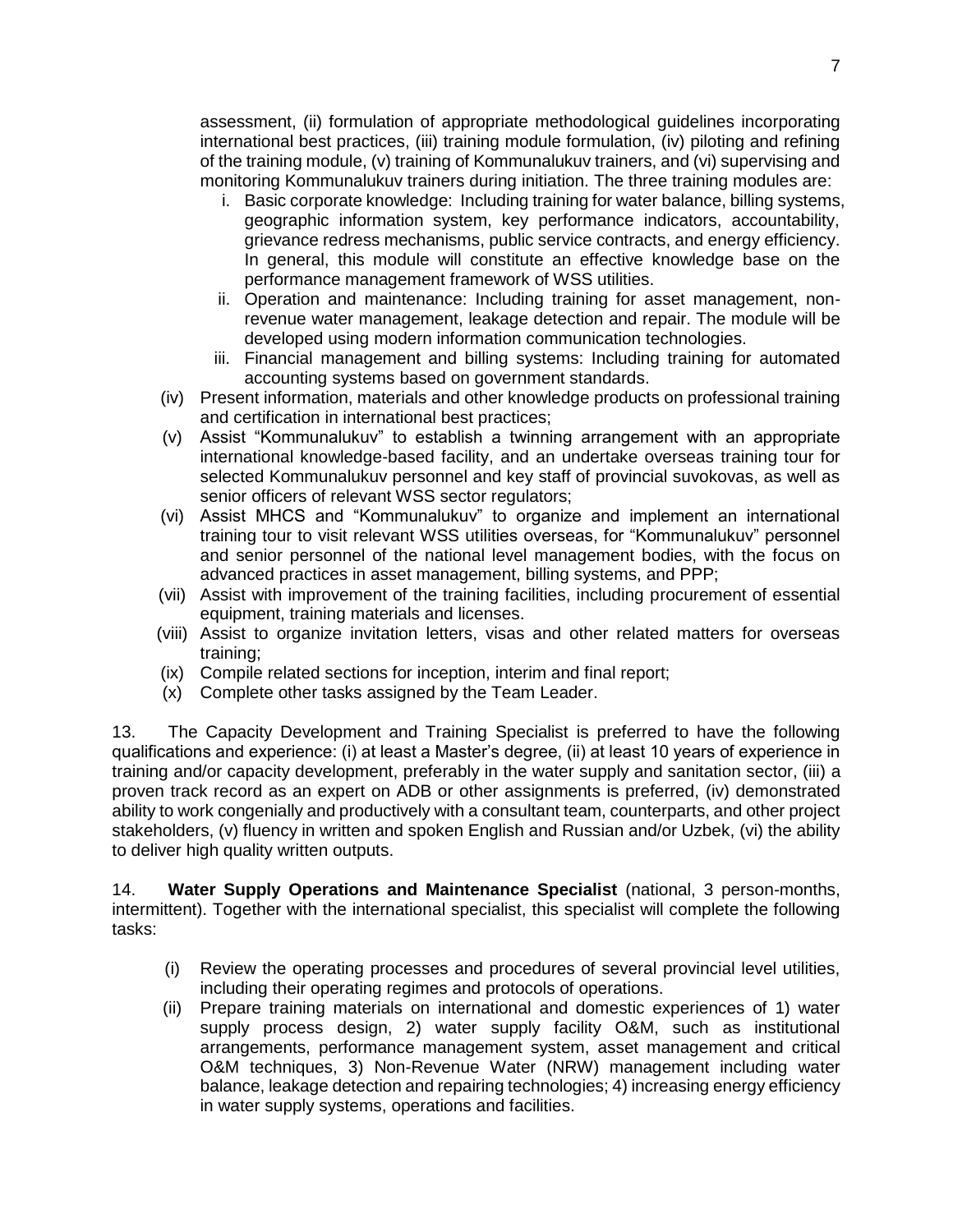- (iii) Train trainers of "Kommunalukuv", MHCS officers and selected executives of water utilities.
- (iv) Compile related sections for inception, interim and final report;
- (v) Complete other tasks assigned by the Team Leader.

15. The National Water Supply Operations and Maintenance Specialist is preferred to have the following qualifications and experience: (i) at least a Bachelor's degree in Engineering or related discipline, (ii) at least 15 years of experience in water supply and sanitation, (iii) a proven track record on ADB or other assignments, (iv) demonstrated ability to work congenially and productively with a consultant team, counterparts, and other project stakeholders, (vii) fluency in written and spoken English and Russian and/or Uzbek, (viii) the ability to deliver high quality written outputs.

16. **Financial Management Specialist** (national, 1 person-month, intermittent). Together with the international specialist, this specialist will complete the following tasks:

- (i) Prepare training materials on: (a) conceptual framework of International Financial Reporting Standards (IFRS); (b) basics of Financial Management, including financial modeling, budgeting, and plan/fact controls; (c) billing, customer relations and related database management; (d) basics of Management Information Systems in accounting, billing and financial management; (e) basics of internal controls and operational discipline; and (f) other themes, identified during the needs assessment stage by the Institutional and Performance Management Specialist;
- (ii) Conduct training of trainers of "Kommunalukuv";
- (iii) Compile related sections for inception, interim and final report;
- (iv) Complete other tasks assigned by the Team Leader.

17. The Financial Management Specialist is preferred to have the following qualifications and experience: (i) at least a Master's degree in accounting, finance or other related discipline, (ii) at least 15 years of related project experience in accounting and/or financial advisory assignments, (iii) a proven track record on ADB or other assignments, (iv) demonstrated ability to work congenially and productively with a consultant team, counterparts, and other project stakeholders, (v) fluency in written and spoken English and Russian and/or Uzbek, (vi) the ability to deliver high quality written outputs.

## **B. Individual Consultants**

18. **Team Leader, Water Supply and Sanitation Sector Expert** (international, 6 personmonths, intermittent). This specialist will complete the following tasks:

- (i) Lead and manage the project team towards fulfillment of all requirements of the Terms of Reference and deliverance of all of the intended Outputs;
- (ii) Based on materials available for deskwork analysis assess the current situation in the WSS sector in Uzbekistan, including SWOT analysis, GAP analysis and identification of the most critical issues to be addressed;
- (iii) Review the current WSS Sector Development and Investment Strategy, if available. As a result of the review, advise on areas and methods for improving the Strategy.
- (iv) Review practices, processes and systems for the Strategy preparation in place at the commencement of the engagement. As the result of the review recommend improvements in such practices, processes and systems.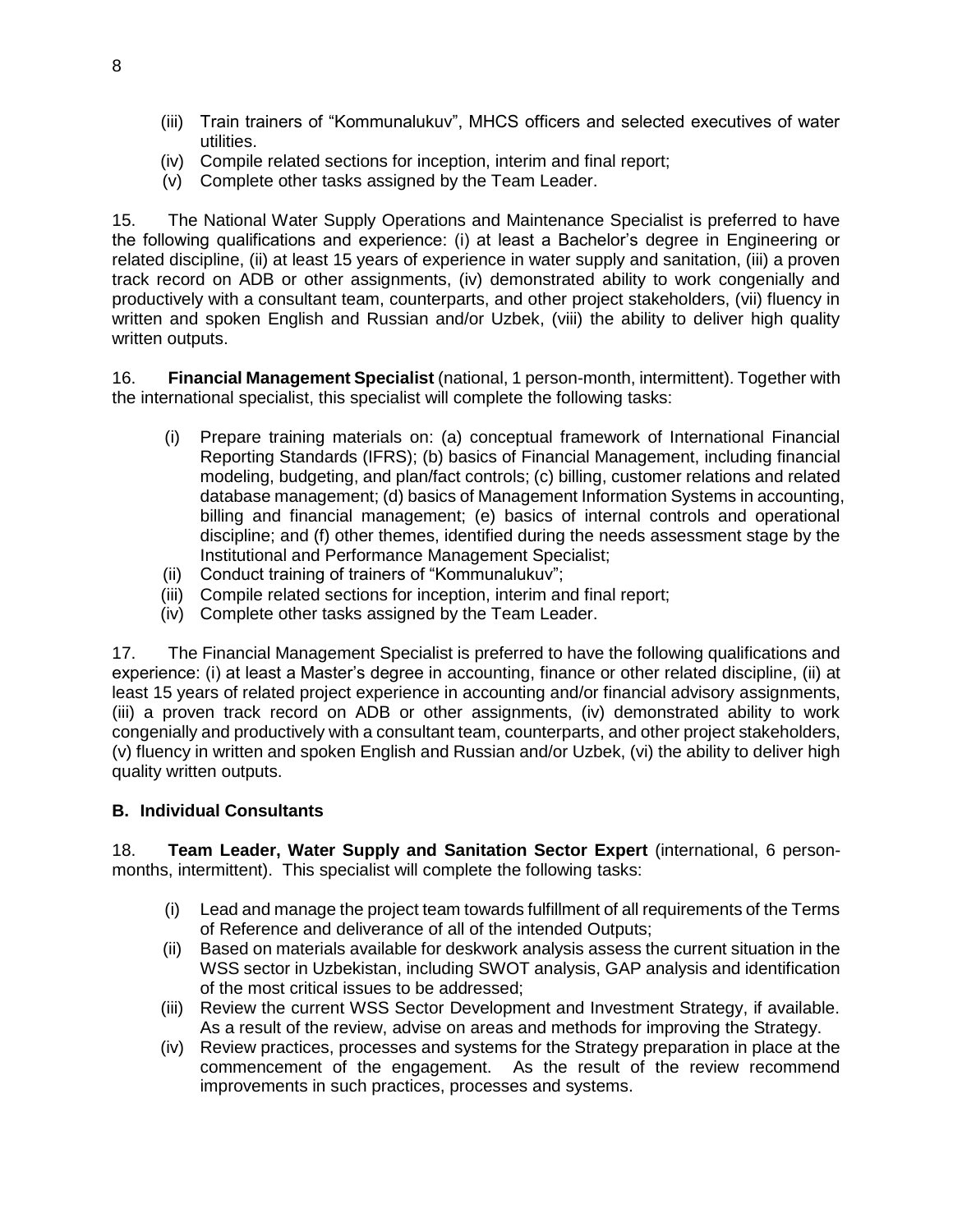- (v) Lead in the preparation of the three Strategy components, namely (a) drinking water resource management and protection, (ii) WSS development strategy and proposed investments, and (iii) water and wastewater discharge standards.
- (vi) Assist to prepare draft(s) of legislative initiatives.
- (vii) Lead in the design and implementation of workshop(s) involving key stakeholders of the WSS sector on the recommended legislative and other initiatives.
- (viii) Lead in the preparation of all reports and other outputs required under the project.

19. The Team Leader, Water Supply and Sanitation Sector Specialist is preferred to have the following qualifications and experience: (i) at least a Master's degree, (ii) at least 15 years of related international project experience in water supply and sanitation, (iii) a proven track record on international assignments, (iv) demonstrated ability to work congenially and productively in a team leadership position with a consultant team, counterparts, and other project stakeholders, (v) fluency in written and spoken English, (vi) the ability to deliver high quality written outputs.

20. **WSS Sector Specialist on Institutional and Performance Management** (international, 6 person-months, intermittent, 2 positions). This specialist will complete the following tasks:

- (i) Support the Team Leader in the assessment of the current situation in the WSS sector, including SWOT analysis, GAP analysis and identification of the most critical issues to be addressed, and in the context of potentially adopting public-private partnership (PPP) modalities;
- (ii) Conduct workshops on PPP modalities for key stakeholders of the WSS sector;
- (iii) Support the Team Leader in the review of the current WSS Sector Development and Investment Strategy, if available. Advise on areas and methods for improving the Strategy.
- (iv) Support the Team Leader in the preparation of the three Strategy components, namely (a) drinking water resource management and protection, (ii) WSS development strategy and proposed investments, and (iii) water and wastewater discharge standards.
- (v) Assist team members to prepare draft(s) of legislative initiative recommendations;
- (vi) Participate in the organization and facilitation of workshop(s) involving key stakeholders of the WSS sector on the recommended legislative initiatives;
- (vii) Advise the MHCS on public dissemination and public consultations on the proposed legislative initiative(s);
- (viii) Support the MHCS with public hearing event(s) relating to the recommended legislative initiative(s);
- (ix) Support the Team Leader in the preparation of the summary report on the recommended regulatory framework improvements and the rationale thereof.
- (x) Provide information and knowledge products on international best practices in sector strategy and development planning.

21. The WSS Sector Specialist on Institutional and Performance Management is preferred to have the following qualifications and experience: (i) at least a Master's degree, (ii) at least 10 years of experience in management consulting in water supply and sanitation sector, (iii) demonstrated ability to work congenially and productively with a consultant team, counterparts, and other project stakeholders, (iv) fluency in written and spoken English, (v) the ability to deliver high quality written outputs

22. **Deputy Team Leader, Water Supply and Sanitation Sector Expert** (national, 12 person-months, intermittent). This specialist will complete the following tasks: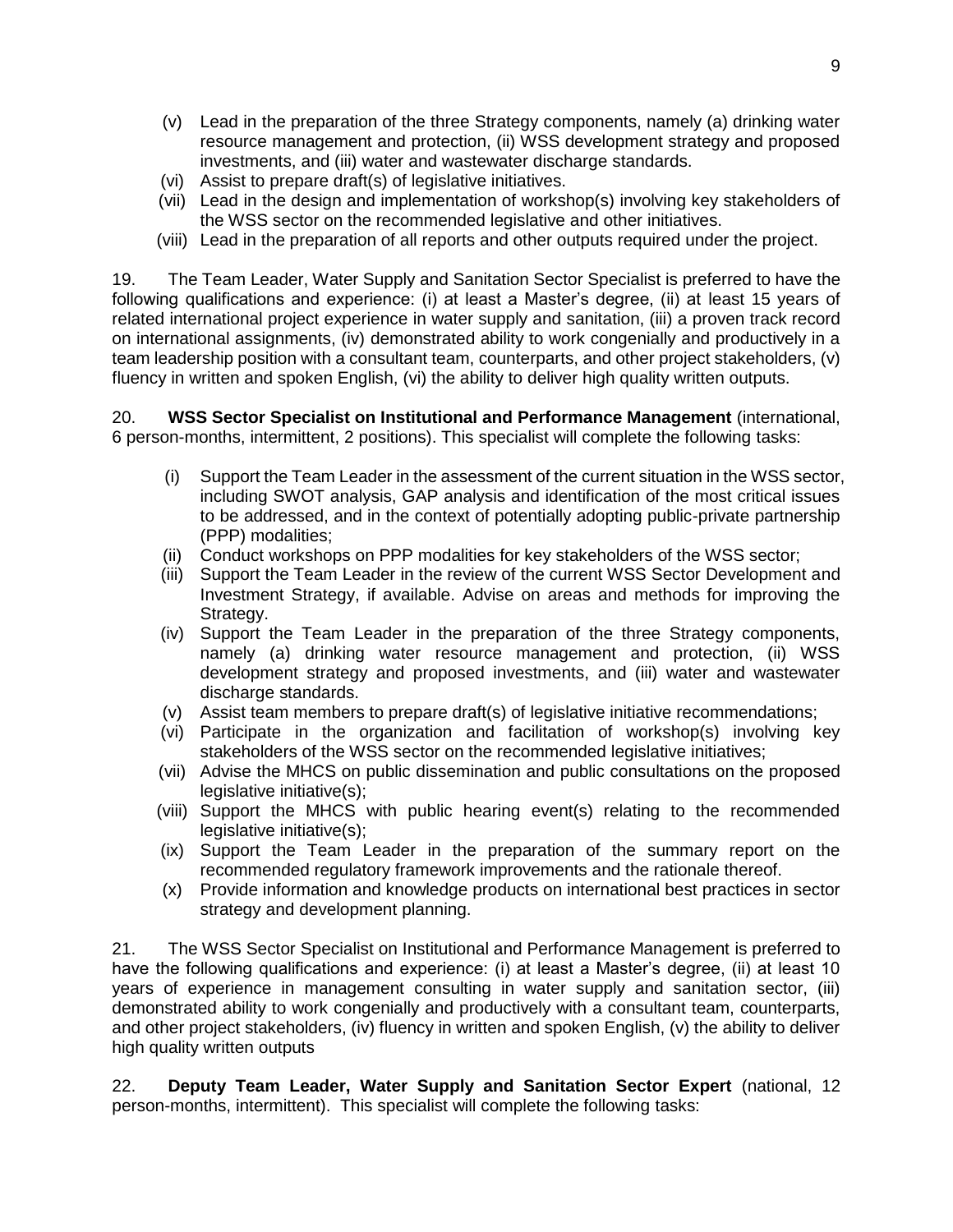- (i) Support the Team Leader in managing the project team towards fulfillment of all requirements of the Terms of Reference and deliverance of all of the intended Outputs;
- (ii) Compile a comprehensive set of materials available for deskwork analysis of the current situation in the WSS sector, including SWOT analysis, GAP analysis and identification of the most critical issues to be addressed;
- (iii) Provide support in the review of the current WSS Sector Development and Investment Strategy, if available.
- (iv) Provide support in the reviews of practices, processes and systems for Strategy preparation in place at the commencement of the engagement. As the result of the review recommend improvements in such practices, processes and systems.
- (v) Assist in the preparation of the three Strategy components, namely (a) drinking water resource management and protection, (ii) WSS development strategy and proposed investments, and (iii) water and wastewater discharge standards.
- (vi) Assist in the establishment of a twinning arrangement with a similar knowledge-based facility internationally, and assist to implement an overseas training tour for selected Kommunalukuv personnel and key staff of provincial suvokovas, as well as senior officers of relevant WSS sector regulators;
- (vii) Assist to organize an international training tour to visit relevant WSS utilities overseas for "Kommunalukuv" personnel and senior personnel of the national level management bodies, with the focus on advanced practices in asset management, billing systems, and PPP;
- (viii) Assist to prepare draft(s) of legislative initiatives;
- (ix) Assist to organize workshop(s) involving key stakeholders of the WSS sector;
- (x) Advise the MHCS in public dissemination and public consultations of the proposed legislative initiative(s);
- (xi) Support the MHCS with public hearing event(s).

23. The Deputy Team Leader, Water Supply and Sanitation Sector Specialist is preferred to have the following qualifications and experience: (i) at least a Master's degree, (ii) at least 15 years of related international project experience in water supply and sanitation, (iii) a proven track record as an expert on ADB and/or other international assignments, (iv) demonstrated ability to work congenially and productively with a consultant team, counterparts, and other project stakeholders, (v) fluency in written and spoken English and Russian and/or Uzbek, (vi) the ability to deliver high quality written outputs.

24. **Water Supply and Sanitation Sector Regulatory Framework Specialist** (national, 3 person-months, intermittent). This specialist will complete the following tasks:

- (i) Based on materials available for deskwork analysis, assess the regulatory framework of the WSS sector including SWOT analysis, GAP analysis and identification of the most critical issues to be addressed;
- (ii) Assist to prepare draft(s) of legislative initiatives;
- (iii) Advise on regulatory framework improvements in terms of professional training and certification practices and requirements based on international best practices.
- (iv) Participate in organizing workshop(s) involving key stakeholders of the WSS sector on the proposed legislative initiatives;
- (v) Advise the MHCS in public dissemination and public consultations of the proposed legislative initiative(s);
- (vi) Support the MHCS with public hearing event(s) relating to the proposed legislative initiative(s)